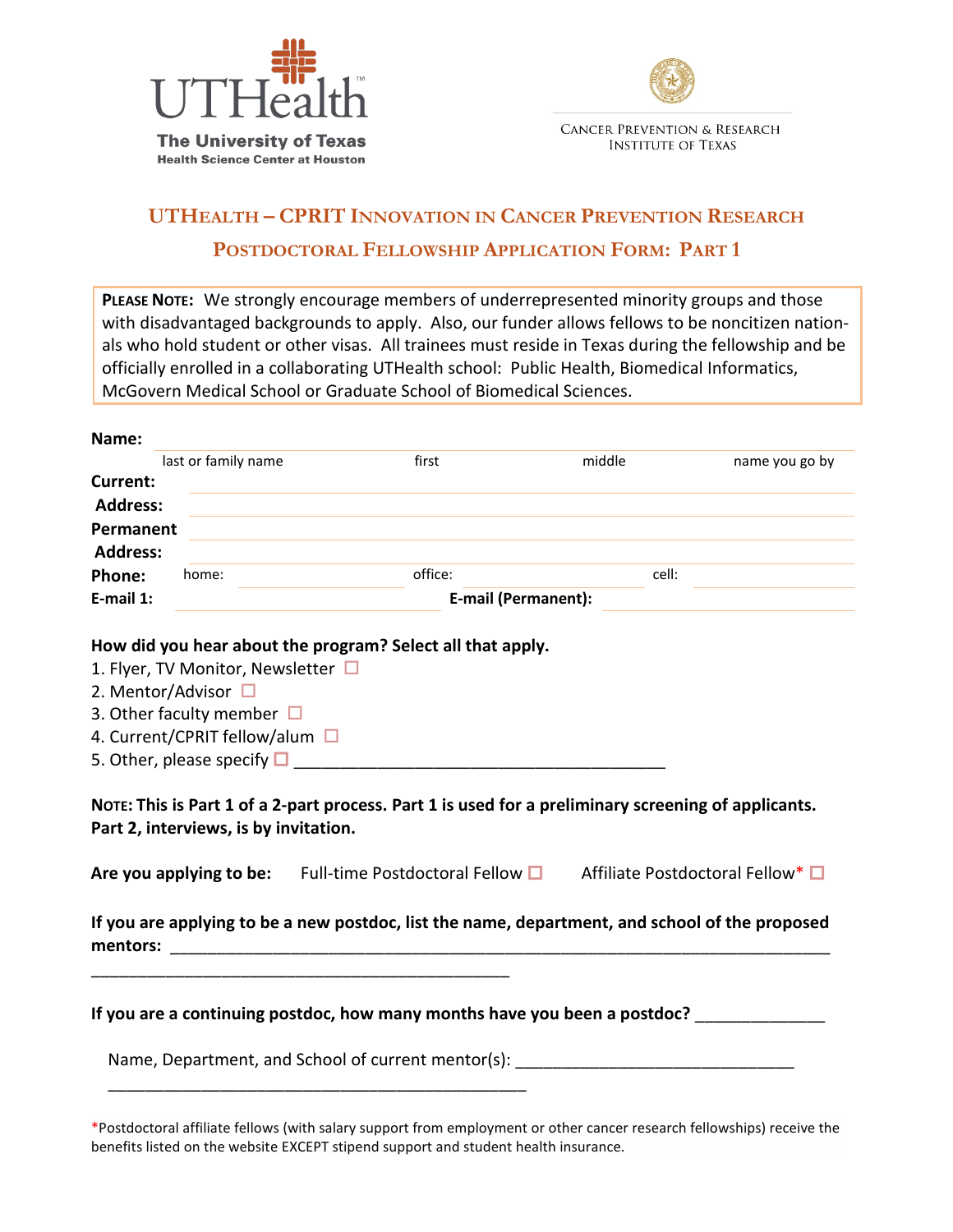### **Colleges/Universities Attended**

List all colleges and universities attended, beginning with the current/most recent institution.

| Institution, school, loca-<br>tion (dissertation super-<br>viser) | <b>Dates</b><br>attended<br>(month/year) | Major field of<br>study | <b>Degree</b> | Date<br>awarded/ex-<br>pected<br>(month/year) | Date<br>transcript<br>requested<br>$\ast$ |
|-------------------------------------------------------------------|------------------------------------------|-------------------------|---------------|-----------------------------------------------|-------------------------------------------|
|                                                                   |                                          |                         |               |                                               |                                           |
|                                                                   |                                          |                         |               |                                               |                                           |
|                                                                   |                                          |                         |               |                                               |                                           |

#### **Other Training**

List other training experience, beginning with the current/most recent institution.

| Institution, school, loca-<br>tion | <b>Dates attended</b><br>(month/year) | Type of experi-<br>ence (e.g., resi-<br>dency) | Area of specialty | <b>Supervisor</b> |
|------------------------------------|---------------------------------------|------------------------------------------------|-------------------|-------------------|
|                                    |                                       |                                                |                   |                   |
|                                    |                                       |                                                |                   |                   |
|                                    |                                       |                                                |                   |                   |

#### **References**

List letters of reference and rating forms you have requested. (Provide name, degree, title, institution, telephone numbers, and e-mail address.)

Letters should be on letterhead. Letters and rating forms should both be signed and sent as a pdf to [CPRITFellowships@uth.tmc.edu.](mailto:CPRITFellowships@uth.tmc.edu)

| Current preceptor    |                                                                                                   |
|----------------------|---------------------------------------------------------------------------------------------------|
| Name, degree:        |                                                                                                   |
| Title, institution:  |                                                                                                   |
| Telephone:           | E-mail:                                                                                           |
| 2.                   | Dissertation supervisor or equivalent. (If your dissertation is not yet complete, your supervisor |
|                      | should provide a progress report and estimated date for completing all degree requirements.)      |
| Name, degree:        |                                                                                                   |
| Title, institution:  |                                                                                                   |
| Telephone:           | E-mail:                                                                                           |
| Third reference<br>3 |                                                                                                   |
| Name, degree:        |                                                                                                   |
| Title, institution:  |                                                                                                   |
| Telephone:           | E-mail:                                                                                           |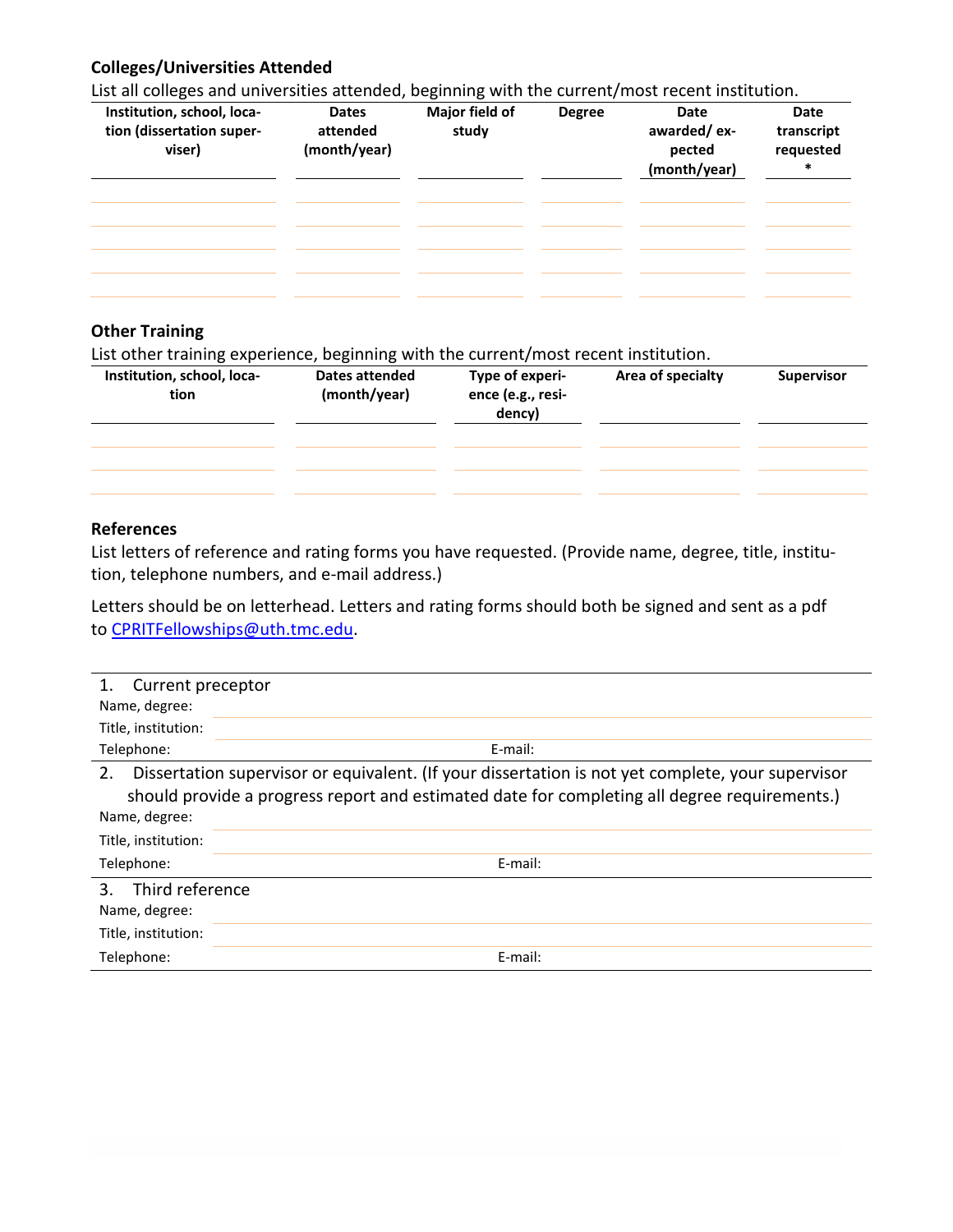### **Instructions for the Essay Questions**

Please address all of the essay questions in one document and with the title "Last Name\_First Name Essays.pdf". Be sure to number your responses for clarity and submit as a PDF document to [CPRITFellowships@uth.tmc.edu.](mailto:CPRITFellowships@uth.tmc.edu)

The essays help us understand our applicants better and determine how well our program matches applicants and their expectations. Before responding, be sure to review the goals of the fellowship and other materials on the website at [go.uth.edu/innovation.](https://sph.uth.edu/research/opportunities/cprit-fellowship/#TID-a5d62fcb-d826-4b10-8cf4-c76dd0d8e6ed-1)

If possible, attend an information session (schedule posted on the webpage) or view a recording (to be posted on the webpage). It is also helpful if you review drafts with your advisor. The reviewers of your essays will come from a variety of backgrounds. Your essays *should be written so that they can be understood by someone outside of your field*, and organized as follows:

1. Brief description of your academic studies and research and/or clinically applied work experience and potential application to cancer prevention research. (300 words or less)

2. Your ideas for a research project, its significance and innovation for cancer prevention research, and its fit with the fellowship program. (300 words or less)

3. Your long-term career objectives and how the opportunities provided in the fellowship will assist you in achieving those objectives. Potential career domains may include academia, care delivery, entrepreneurship, industry, public health, research, or others. (250 words or less)

4. Your most significant achievement, individually or a part of a team, in the past 5 years. (This doesn't need to be in the academic realm.) Why do you value it, and what do you think it tells us about you? (250 words or less)

5. Describe a time when you faced an educational or employment challenge, setback, or failure. How did you address the situation? What did you learn about yourself? (250 words or less)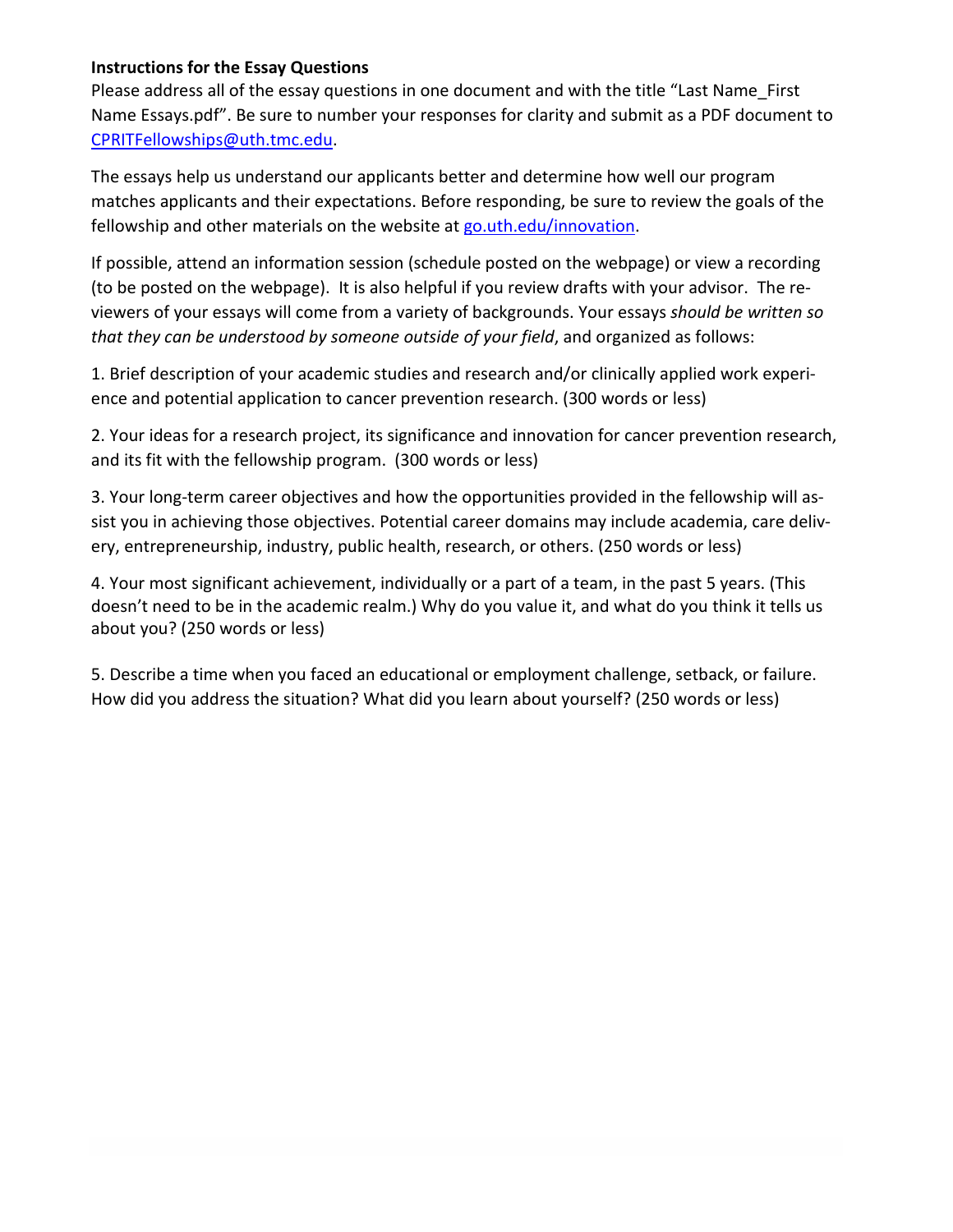# **Additional Information**

| Other surnames you have used that are relevant to the application:                                                                                                         |                    |                 |
|----------------------------------------------------------------------------------------------------------------------------------------------------------------------------|--------------------|-----------------|
|                                                                                                                                                                            |                    |                 |
|                                                                                                                                                                            |                    |                 |
| If you are not a U.S. citizen, are you classified by Immigration and Cus-<br>toms Enforcement (ICE) as a "permanent resident" or "alien resident" of<br>the United States? | $Yes \Box No \Box$ |                 |
| If you are not a U.S. citizen or resident, do you hold a student visa? Yes $\Box$ No $\Box$                                                                                |                    |                 |
| Have you ever been convicted of a felony?<br>If yes, please give details including dates:                                                                                  | Yes $\Box$         | No <sub>1</sub> |
|                                                                                                                                                                            |                    |                 |

\_\_\_\_\_\_\_\_\_\_\_\_\_\_\_\_\_\_\_\_\_\_\_\_\_\_\_\_\_\_\_\_\_\_\_\_\_\_\_\_\_\_\_\_\_\_\_\_\_\_\_\_\_\_\_\_\_\_\_\_\_\_\_\_\_\_\_\_\_\_\_\_\_\_\_\_\_\_\_\_\_\_

The following information is used for our statistical reports to the funding agency:

| Gender                  | Male $\Box$<br>Female $\Box$<br>Non-binary L<br>Prefer not to answer $\Box$                                                                       |            |             |
|-------------------------|---------------------------------------------------------------------------------------------------------------------------------------------------|------------|-------------|
| Race                    | African American/Black $\Box$<br>American Indian/Native Alaskan<br>Asian $\Box$<br>Native Hawaiian/Pacific Islander<br>White<br>Mixed Race $\Box$ |            |             |
| Latino/His-<br>panic    | Yes $\Box$<br>$No$ $\Box$                                                                                                                         |            |             |
| Ethnicity               |                                                                                                                                                   |            |             |
| Other Background:       |                                                                                                                                                   |            |             |
| • Language barriers?    |                                                                                                                                                   | Yes $\Box$ | $No$ $\Box$ |
| • Financial hardship?   |                                                                                                                                                   | Yes $\Box$ | $No$ $\Box$ |
| • Educational barriers? |                                                                                                                                                   | Yes $\Box$ | $No$ $\Box$ |
| student?                | • First generation (immediate family) college                                                                                                     | Yes        | No          |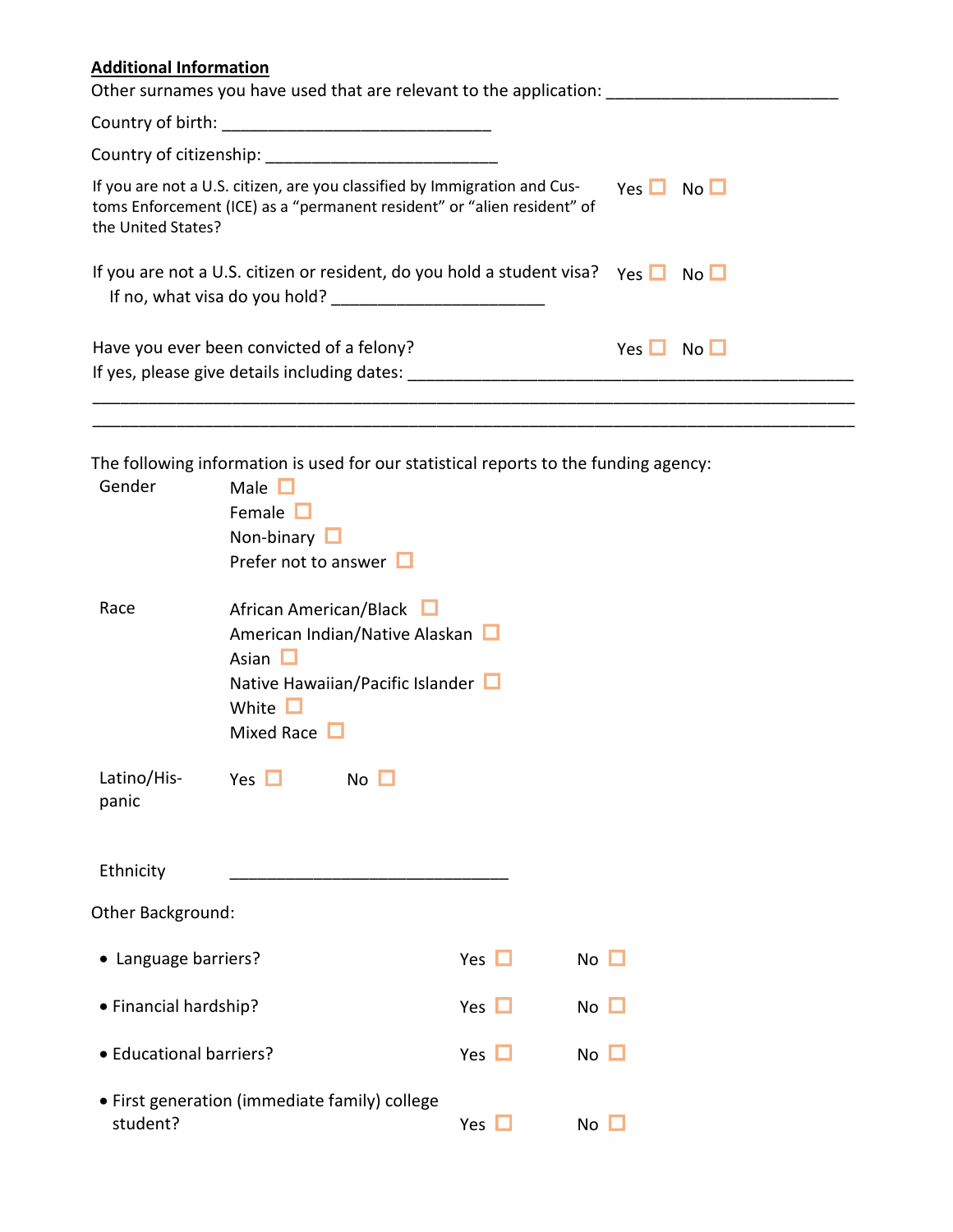| • U.S. veteran? | Yes | N <sub>0</sub> |
|-----------------|-----|----------------|

You are invited to share information about any barriers or hardships in your background such as growing up in an underserved area, enrollment in a social service program, foster care, period of homelessness, disability, interruption in education because of military deployment:



#### **Please read the following statement carefully before signing:**

I understand that all application materials become the property of the institution and will not be returned. I also understand that the institution is not obligated to furnish me with duplicate copies. I understand that the information submitted herein will be relied upon by the Program to determine my eligibility for appointment and training. I authorize the institution to verify the information I have provided. I understand that any evaluations or verifications made with respect to this application are confidential and will not be disclosed to me. I certify that the information in the application is complete and correct to the best of my knowledge and belief. I acknowledge that the submission of any false information is grounds for rejection of my application, withdrawal of any acceptance offer, appointment revocation, or appropriate disciplinary action after appointment.

Signature:\_\_\_\_\_\_\_\_\_\_\_\_\_\_\_\_\_\_\_\_\_\_\_\_\_\_\_\_\_\_\_\_\_\_\_\_\_\_\_\_\_\_\_\_\_\_\_\_\_\_\_Date:\_\_\_\_\_\_\_\_\_\_\_\_\_\_\_\_\_\_\_\_\_\_\_\_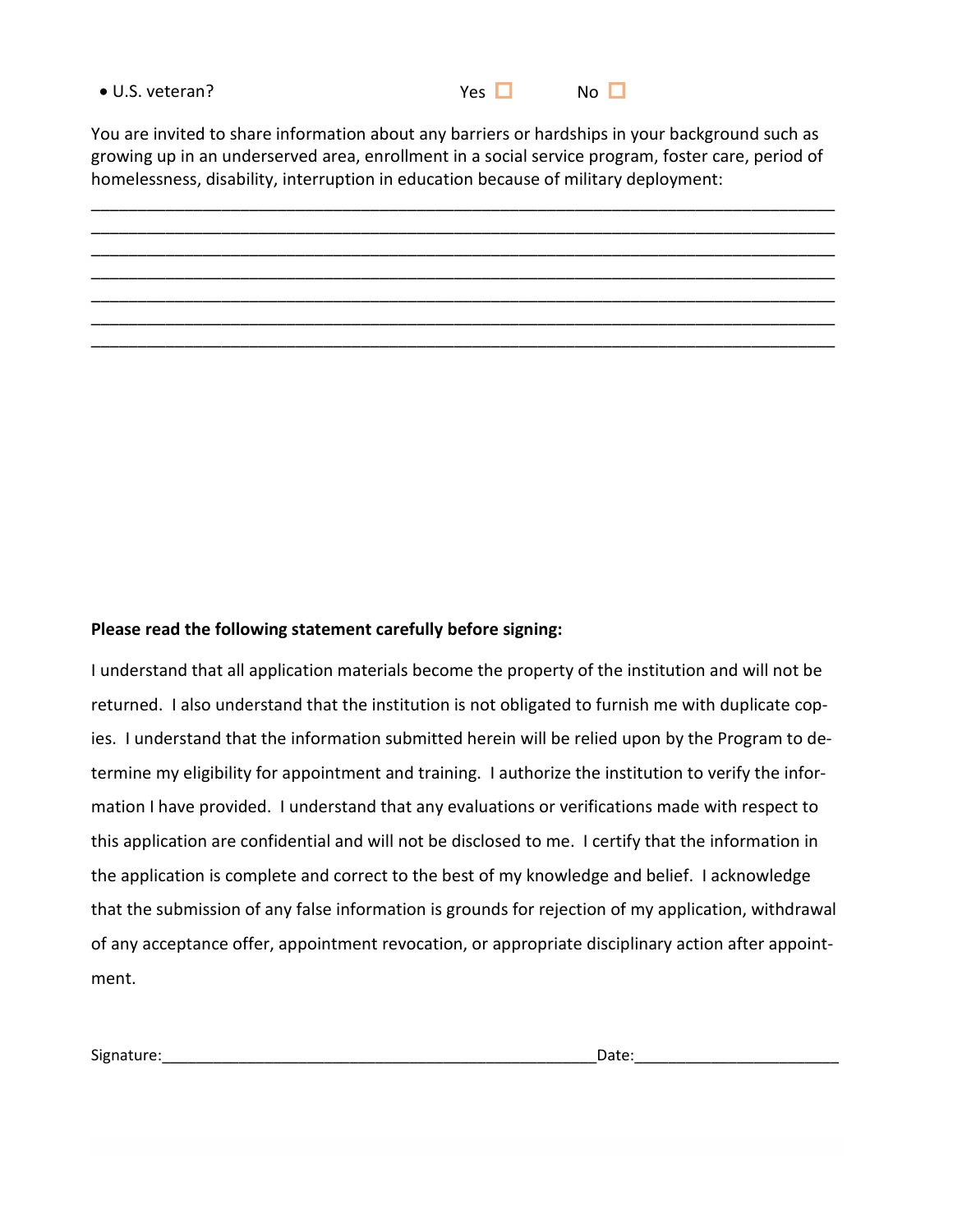



**The University of Texas Health Science Center at Houston** 

**UTHEALTH – CPRIT INNOVATION IN CANCER PREVENTION RESEARCH**

# **POSTDOCTORAL FELLOWSHIP APPLICANT RATING FORM AND INSTRUCTIONS FOR LETTERS OF RECOMMENDATION**

| <b>Reference Ratings</b>                                | Not Observed | Poor | <b>Below Average</b> | Average | Good | Excellent |
|---------------------------------------------------------|--------------|------|----------------------|---------|------|-----------|
|                                                         |              | (1)  | (2)                  | (3)     | (4)  | (5)       |
| Intellectual Ability                                    |              |      |                      |         |      |           |
| <b>Interpersonal Relations</b>                          |              |      |                      |         |      |           |
| Leadership                                              |              |      |                      |         |      |           |
| <b>Oral Communication</b>                               |              |      |                      |         |      |           |
| Written Communica-<br>tion                              |              |      |                      |         |      |           |
| Problem Solving Ability                                 |              |      |                      |         |      |           |
| Creativity                                              |              |      |                      |         |      |           |
| Curiosity                                               |              |      |                      |         |      |           |
| Ability to Work with<br>Members of other<br>Disciplines |              |      |                      |         |      |           |
| <b>Academic Productivity</b>                            |              |      |                      |         |      |           |
| Ability to Master New<br>Ideas & Skills                 |              |      |                      |         |      |           |
| Tenacity                                                |              |      |                      |         |      |           |

Please focus your letter on the highest ratings you gave to the applicant and on the lower ratings. We are particularly interested in intellectual ability, creativity, curiosity, ability to work across disciplines, and tenacity. Email the completed rating sheet and reference letter t[o cpritfellowships@uth.tmc.edu](mailto:cpritfellowships@uth.tmc.edu) as a PDF, and subject the email with the applicant's information: Last name\_First name\_Reference Materials